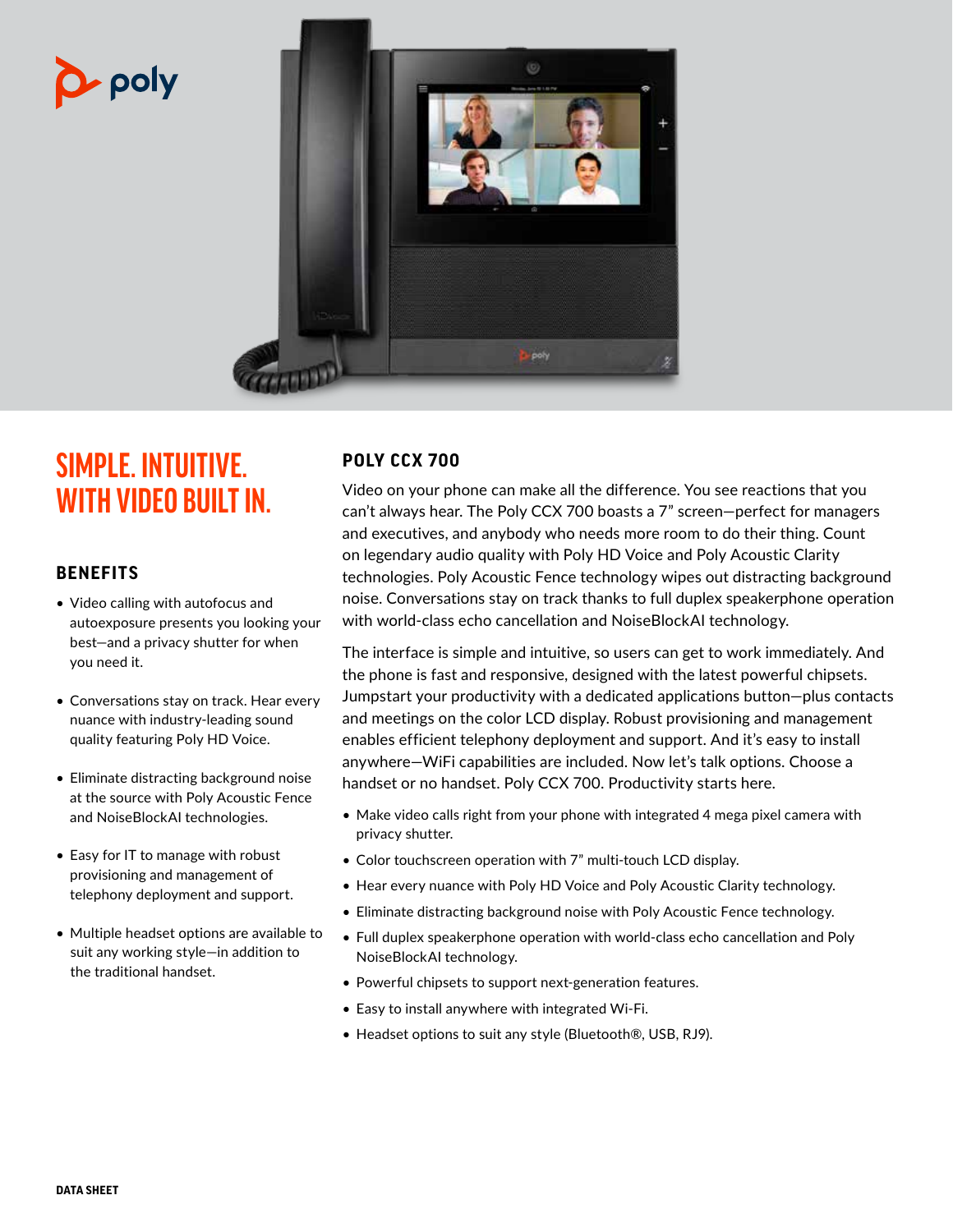# **POLY CCX 700**



### **SPECIFICATIONS**

#### **USER INTERFACE FEATURES**

- Gesture-based, multitouch-capable touchscreen
- 7" color LCD (1024 x 600 pixel)
- 16:9 aspect ratio Screensaver
- On-screen virtual keyboard
- Voicemail support
- Adjustable base height
- One USB type-A port (2.0 compliant) for media and storage applications
- One USB Type-C port (2.0 compliant) for media and storage applications
- Integrated Bluetooth 4.2
- Integrated Wi-Fi
- Unicode UTF-8 character support
- Adjustable font size selection (regular, medium, large)
- Microsoft Exchange calendaring
- $\bullet$  Multilingual user interface<sup>1</sup> including Chinese, Danish, Dutch, English (Canada/ US/UK), French, German, Italian, Japanese, Korean, Norwegian, Polish, Portuguese, Russian, Slovenian, Spanish, and Swedish

#### **AUDIO FEATURES**

- Poly HD Voice technology delivers lifelike voice quality for each audio path: handset, hands-free speakerphone, and optional headset
- Poly Acoustic Clarity technology providing full duplex conversations, acoustic echo cancellation, and background noise suppression
- Poly Acoustic Fence technology eliminates background noise when using a handset or wired headset
- Poly NoiseBlockAI technology removes most background noise when using the speakerphone even while you are talking
- TIA-920 wideband audio, type 1 compliant (IEEE 1329 full duplex)
- Frequency response—100 Hz–20 kHz for handset, optional headset, and handsfree speakerphone modes
- Codecs: G.711 (A-law and μ-law), G.729AB, G.722 (HD Voice), G.722.1 iLBC
- Individual volume settings with visual feedback for each audio path
- Voice activity detection
- Comfort noise generation
- DTMF tone generation (RFC 2833 and in- band)
- Low-delay audio packet transmission
- Adaptive jitter buffers
- Packet loss concealment
- OPUS support

#### **CAMERA FEATURES**

- 1080p at 30 fps frame rate
- 4 mega pixel camera with privacy shutter
- Automatic exposure and white balance
- Autofocus, 8cm-infinity
- 4x electronic zoom (1.4x lossless)

#### **VIDEO STANDARDS AND PROTOCOLS**

- H.264 AVC, H.264 high profile encoding
- RGB and YUV raw video

#### **HEADSET AND HANDSET COMPATIBILITY**

- Dedicated RJ-9 headset port
- Hearing aid compatibility to ITU-T P.370 and TIA 504A standards
- Compliant with ADA Section 508 Subpart B 1194.23 (all)
- Hearing aid compatible (HAC) handset for magnetic coupling to hearing aids



- Compatible with commercially-available TTY adapter equipment
- USB headset support
- Bluetooth headset support

#### **NETWORK AND PROVISIONING**

- SIP protocol support
- SDP
- IETF SIP (RFC 3261 and companion RFCs)
- Two-port gigabit Ethernet switch 10/100/1000 Base-TX across LAN and PC ports
- Wi-Fi network connectivity–2.4-2.4835 GHz (802.11b, 802.11g, 802.11n HT-20)5.15-5.825 GHz (802.11a, 802.11n, HT- 20, 802.11n HT-40)
- Conforms to IEEE802.3-2005 (Clause 40) for physical media attachment
- Conforms to IEEE802.3-2002 (Clause 28) for link partner auto-negotiation
- Manual or dynamic host configuration protocol (DHCP) network setup
- Time and date synchronization using SNTP
- FTP/TFTP/HTTP/HTTPS serverbased central provisioning for mass deployments
- Provisioning and call server redundancy supported<sup>1</sup>
- QoS Support—IEEE 802.1p/Q tagging (VLAN), Layer 3 TOS, and DHCP
- VLAN—CDP, DHCP VLAN discovery, LLDPMED for VLAN discovery - Network address translation support for static configuration and "keep-alive"
- SIP signaling
- RTCP and RTP support
- Event logging